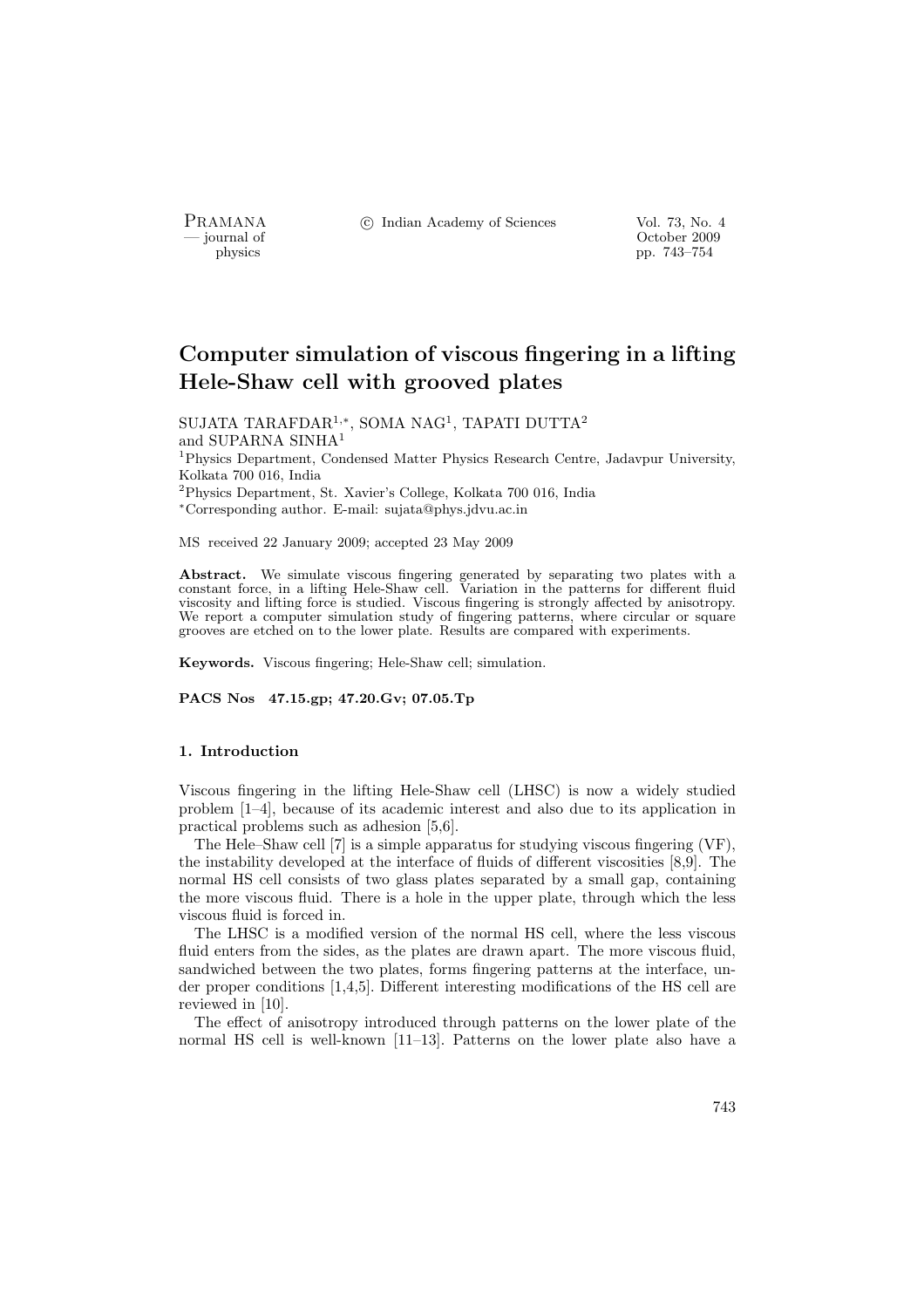## Sujata Tarafdar et al

significant effect in LHSC [14]. The time of plate separation and pattern formation with circular grooves was reported in [14].

Here we present more patterns with an LHSC having square grooves. We try to simulate pattern formation with the grooved plates and compare with the experiments. It is seen that the simulation is able to reproduce qualitative features of the VF formed with square and circular grooves. In the numerical model, the effect of the grooves is considered only by imposing an equalization of the pressure along it. The rationale behind this is the observation in experiments, that once a finger reaches a groove, air immediately spreads all over the groove, indicating equal pressure around the groove.

Even this simplified approach demonstrates the difference between the pressure distribution between plane and grooved plates. The differences in groove patterns also have a significant effect on fingering.

### 2. The LHSC experiment

The lifting Hele-Shaw cell consists of two plates of toughened float glass. The plates are 10 cm in diameter and 0.5 cm in thickness.

Initially a small volume of fluid measured accurately with the help of an accupipette is placed at the centre of the stationary lower plate. The upper plate which is movable is pressed on the lower plate containing the blob of fluid. This creates a situation where a fluid having higher viscosity is surrounded by one with lower viscosity (air in this case) and the combination is sandwiched between two parallel plates. Then the upper plate is slowly lifted, with a constant force keeping it parallel to the lower plate. An air compressor operating a pneumatic cylinder-piston controls the lifting force. The dynamic profile of the moving fluid–air interface is recorded by a CCD camera, placed below the lower glass plate.

In this study, we introduce anisotropy in the set-up, with etched patterns on the lower glass plate. Difference in patterns between (i) a plane glass plate, (ii) a plate with a circular groove and (iii) a plate with a square groove are experimentally recorded. We try to simulate the presence of a groove with a particular symmetry, by introducing a simple modification in the theory as described next. Figure 1 shows patterns generated with this set-up for  $(A)$  circular grooved plate,  $(B)$  square grooved plate,  $(C)$  plane plate with a Newtonian fluid – the olive oil and  $(D)$  plane plate with a non-Newtonian paste – oil paint.

#### 3. Theory

In the normal Hele-Shaw cell, usually the invading fluid is air which is assumed to be non-viscous. The pressure distribution in the displaced fluid is obtained as a solution of Laplace's equation [15]. This results from a two-dimensional flow with a constant separation b, between the plates.

$$
\nabla^2 P = 0.\tag{1}
$$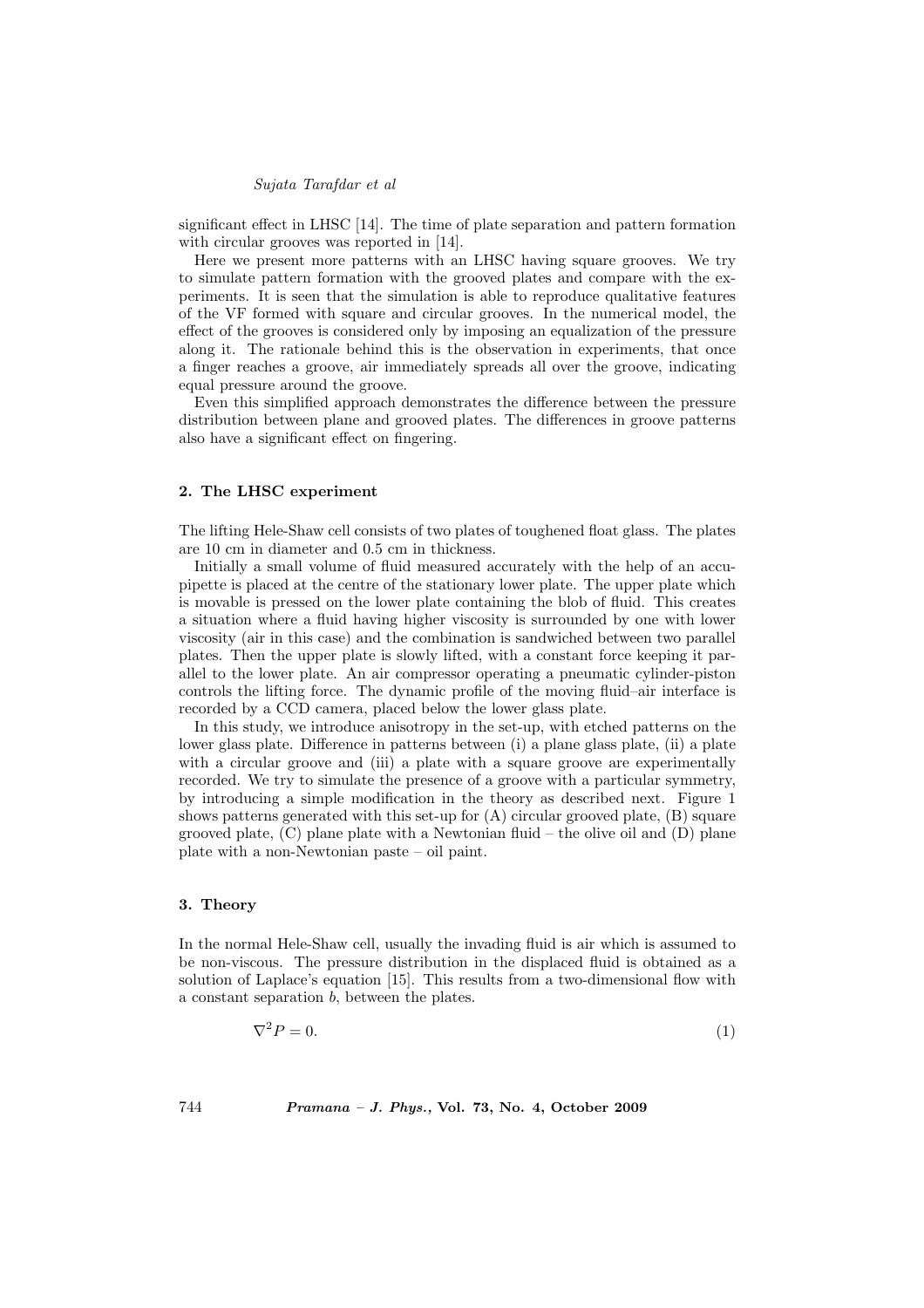

Figure 1. Experimentally obtained fingers for  $(A)$  circular grooved plate, (B) square grooved plate, (C) plane plate with a Newtonian fluid and (D) plane plate with a non-Newtonian fluid.

However, in the LHSC, the plate separation  $b(t)$  becomes a function of time. The problem can still be considered as a quasi-two-dimensional problem, with P now a solution of Poisson's equation [2,3].

We follow essentially the approach of Thamida  $et$  al  $[2]$ . The z-axis is taken normal to the plates and the fluid lies in the  $x-y$  plane. The boundary conditions are: (1) the pressure at the interface of the displaced fluid and invading fluid – air. This is the atmospheric pressure  $P_0$ , (2) the pressue at the centre, which is a parameter  $-p_0$ . The pressure integrated over the whole area a of the displaced fluid is the constant lifting force  $-F$ .

$$
\int P \, dx \, dy = -F. \tag{2}
$$

Since the volume of the fluid, assumed incompressible, is a constant  $V_0$ 

$$
V_0 = a(t)b(t). \tag{3}
$$

Starting with the continuity equation for the incompressible fluid

$$
\nabla \cdot \mathbf{u} = 0,\tag{4}
$$

where  $\bf{u}$  is the velocity of the fluid. Invoking the thin film lubrication approximation, one has

$$
\frac{\partial u_z}{\partial z} = \frac{1}{b} \frac{\mathrm{d}b}{\mathrm{d}t}.\tag{5}
$$

Darcy's law relates the lateral fluid velocity to the local pressure gradient as

Pramana – J. Phys., Vol. 73, No. 4, October 2009

\n
$$
745
$$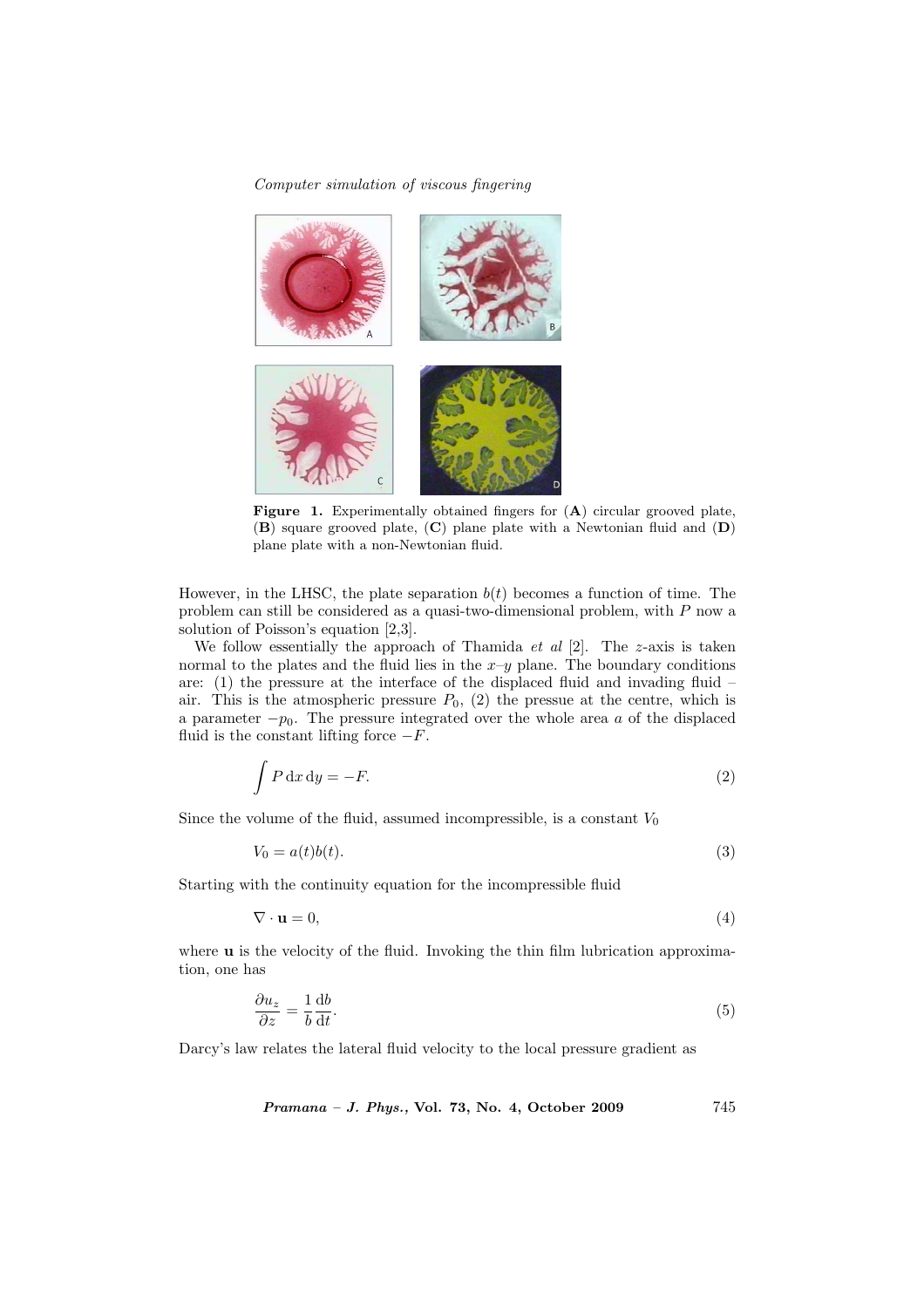Sujata Tarafdar et al

$$
u_x = -\frac{b^2}{12\mu} \frac{\partial P}{\partial x} \tag{6}
$$

and a similar relation for  $u_y$ . Here  $\mu$  is the viscosity of the higher viscosity fluid. Finally the Poisson equation to be solved is

$$
\nabla^2 P = -\frac{12\mu}{a_0^2} a \frac{\mathrm{d}a}{\mathrm{d}t}.\tag{7}
$$

Here,  $a_0$  is the initial area occupied by the higher viscosity fluid.

The above equations cannot be solved analytically, beyond a very short time interval. We solve the equations numerically, to simulate the growth of fingers, and the details are given in the next section.

The presence of grooves makes the situation considerably complex. At present we consider one groove only, either circular or square. The presence of the groove has an equalizing effect on the contour with the desired shape. Other factors, like the change of fluid depth at the groove, are ignored.

# 4. Computer simulation algorithm

In conformity with the symmetry of the set-up, we formulate the problem initially in polar coordinates. The plates are considered to be circular with radius  $r$ .  $r$ varies from 1 to 30 and  $\theta$  from 0 to 180. The polar coordinates of the system are then converted to Cartesian coordinates. We have thus a circular arrangement of sites on a square lattice.

A random initial disturbance is allowed, to introduce stochasticity in the fingering process. Each site on the circular boundary has an indentation varying randomly between 0 and 3 units. The indentations may be the beginning of a finger, initiated due to thermal noise, or from surface irregularity.

# 4.1 Plane lower plate

In the case of a plane lower plate, the algorithm is as follows:

- (1) Fluid sites occupying a circular area  $a_0$  are marked by an index 1 and sites occupied by air are marked by 0.
- (2) The boundary conditions are set as a constant pressure (atmospheric, taken as 0) at the outer periphery of the fluid and a negative value  $-p_0 = p00$  at the centre.  $\mu$ ,  $a_0$  and  $p00$  are parameters determining the initial conditions.
- (3) Laplace equation is solved, to get the initial pressure distribution and the pressure at each site is added to give the total lifting force  $-F$ . Darcy's law (eq. (6)) is used to find the fluid velocity at each site, from the pressure gradient.
- (4) The outer periphery is updated by allowing the fluid to move according to the velocity obtained in the previous step.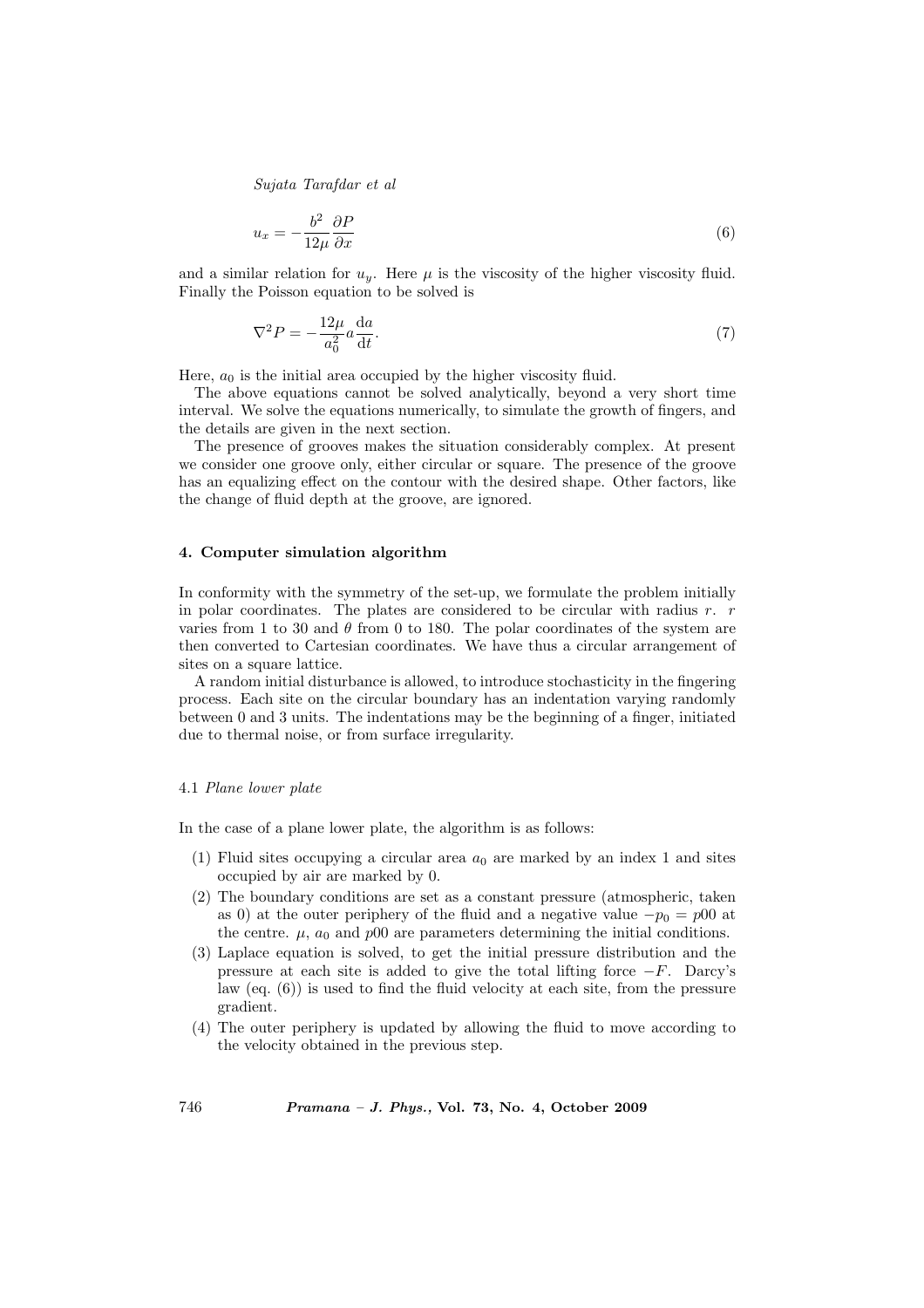

Figure 2. A viscous fingering pattern generated by simulation of the lifting process or constant force, with viscosity parameter 0.014.

- (5) Since F must be maintained constant, the pressure at the centre  $-p_0$  is increased in steps, until the pressure distribution is such that the condition,  $\sum P(x, y) = -F$ , is satisfied for the updated pressure  $P(x, y)$  at each site.
- (6) Now the pressure distribution is updated solving Poisson's eq. (7) taking into account the new area. A suitable time interval  $\delta t$  is chosen as the unit of time. So  $(a_{t+1} - a_t)/\delta t$  is the rate of change of area in eq. (7). Each time the pressure distribution changes, the constant force condition  $\sum P(x, y) = -F_0$ is re-established, by manipulating  $-p_0$ .
- (7) Darcy's law is again invoked to get the fluid velocities, and steps 4 to 6 are repeated as long as necessary to map the evolving fluid boundary and hence the finger growth. Figures 2 and 3 show fingering for two different values of  $\mu$  generated from the above algorithm.

# 4.2 Grooved lower plates

We have simulated the fingering when there is a single circular or square groove etched on the lower plate. The simulation algorithm is as follows: We assume that the pressure along the groove is equal, i.e. there is an isobar having the shape of the groove in the system. As already discussed, this is borne out by experiment. The pressure on the isobar of course changes with time.

The details of the simulation algorithm for the grooved plate problem will be clear from the flowchart shown in figure 4. The essential modifications of the simulation algorithm are as follows. We initially calculate the pressure distribution from Laplace's equation with boundary conditions as before, forgetting about the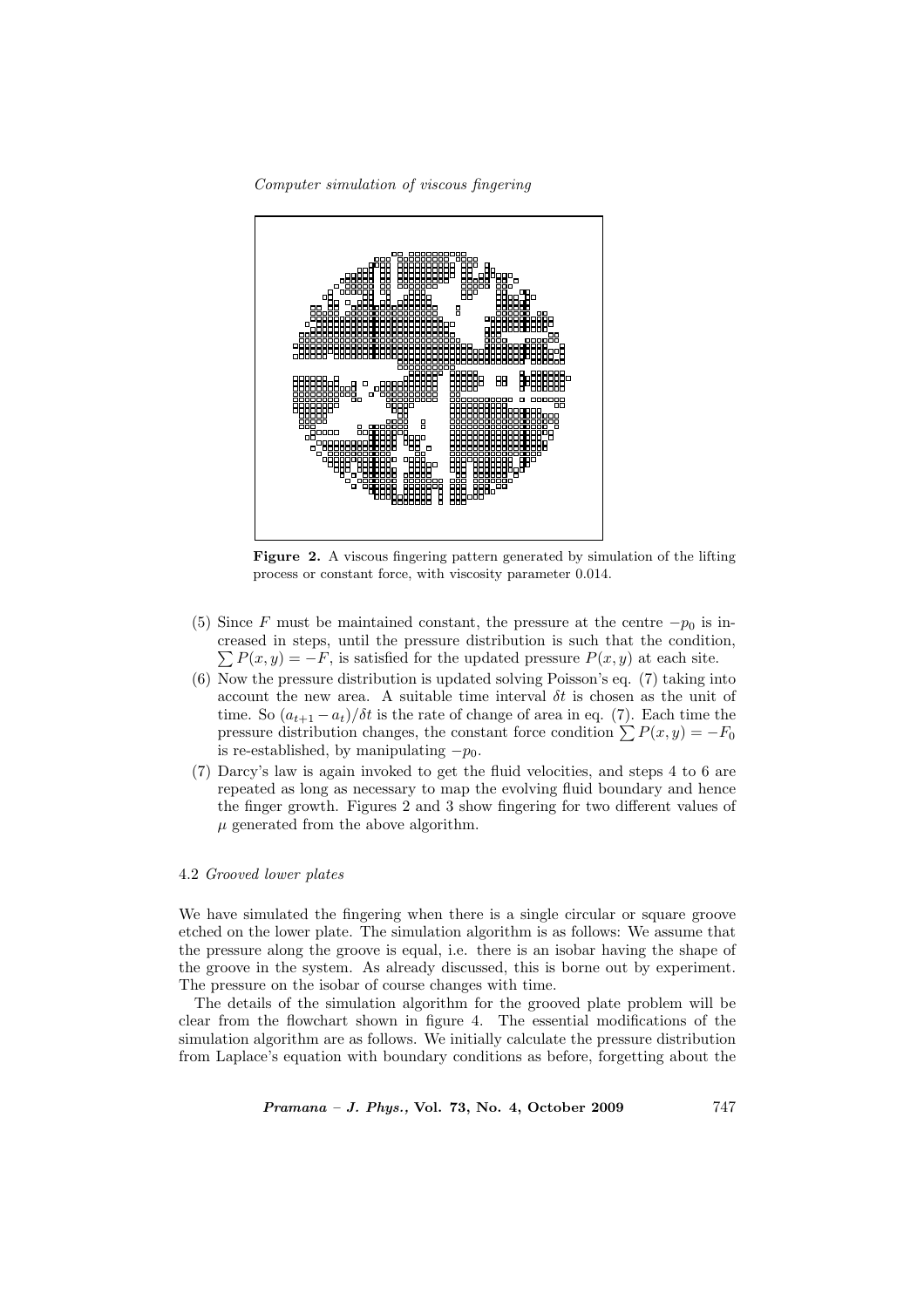Sujata Tarafdar et al



Figure 3. A viscous fingering pattern generated by simulation of the lifting process or constant force, with viscosity parameter 0.015.

groove. Then we calculate the average of the pressure over all the groove sites and re-assign that average value to all groove sites.

As before, the condition for constant lifting force is maintained through the condition  $\sum P(x, y) = -F$ , ensured by adjusting  $p_0$ . In the lifting step, pressure is calculated from Poissons's equation, with the appropriate pressure at the centre and groove pressure equalized as before. In the step when the fingers actually advance, according to Darcy's law, we use Laplace equation with the groove (having the equally distributed pressure previously determined) as the inner boundary and the outer fluid–air interface with 0 pressure as the outer boundary. Here Laplace is used instead of Poisson, since the increased height for this step has already been taken into account. These steps are repeated as long as at least one of the fingers touches the groove (refer to figure 4).

Results for circular fluid blobs of radius 24 (in arbitrary units) and a circular groove of radius 8 (in arbitrary units) have been simulated. For a plate with a square groove, exactly the same procedure is followed. Figures 5 and 6 show respectively typical patterns for fingering in a circular grooved plate and a square grooved plate, the groove having a side 16 units long. The simulation is continued until the fingers reach the groove.

It is to be noted that, in each time-step after the initial time-step, the pressure  $P(x, y)$  is calculated first from Poisson's equation, in order to get the average pressure along the groove. Force conservation is ensured, and then the pressure distribution is again calculated from Laplace equation with the groove as the inner boundary. This pressure distribution is used in Darcy's law to get the interface velocity. The actual advancement of the fingers, occurs of course, only once in a time-step.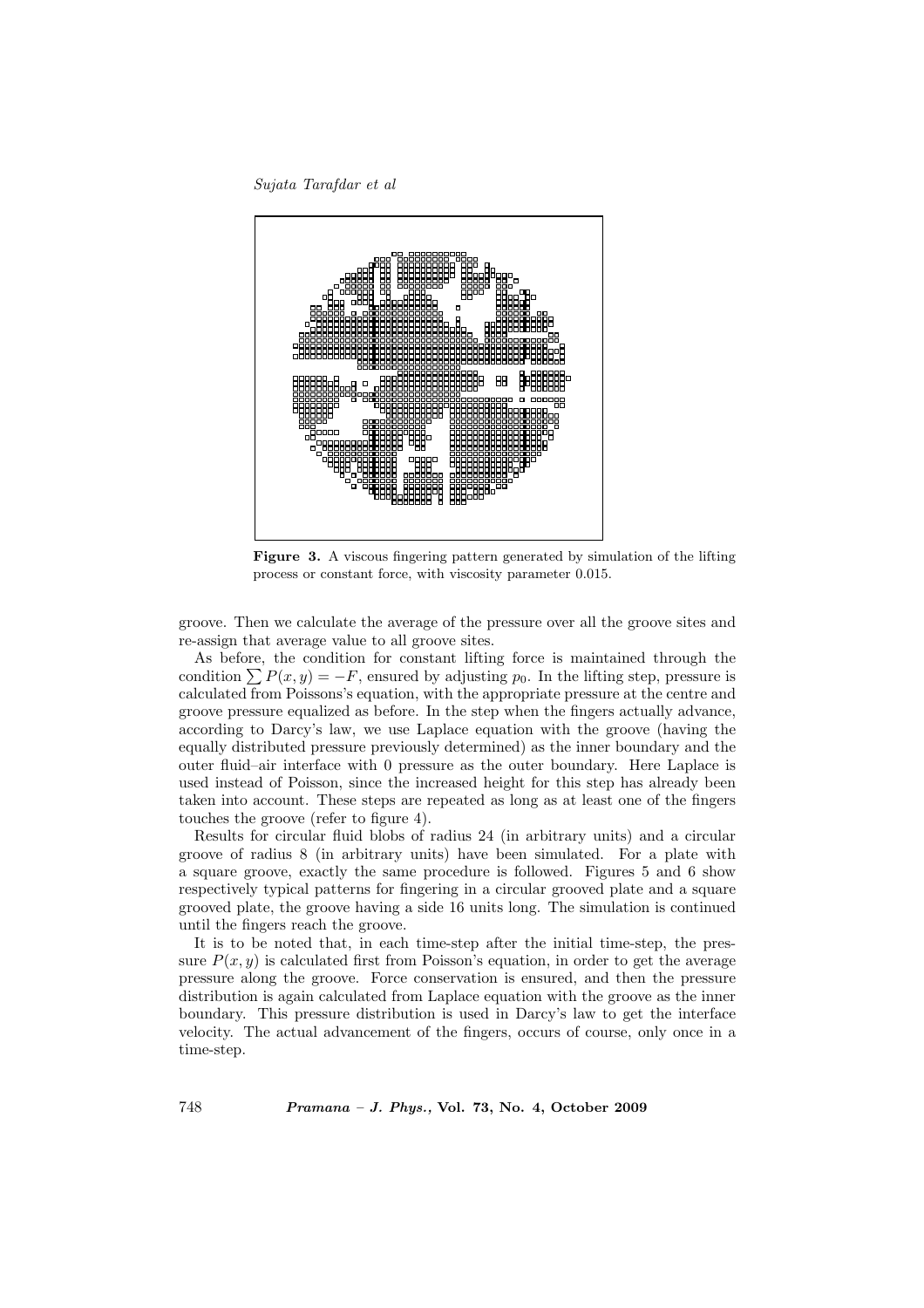

Figure 4. Flow chart illustrating the sequence of steps followed for the simulation of the grooved patterns.

# 5. Results

We have studied the development of fingers on a fluid blob of radius 24 units. The results we have presented are for  $\mu = 0.014{\text{-}}0.017$ . The initial central pressure  $p00$ , which determines the lifting force has been varied from 13 to 15. All parameter values are in arbitrary units. For still lower pressure there is no fingering.  $\delta t$  has been taken as 0.7, and this makes the finger advancement length optimum. There is scope for variation of parameter combinations to look at larger sized systems.

We have chosen the parameter values such that about 5–10 time-steps take the fingers to the centre for the plane plate. Since fingers are advanced in discrete steps determined by the velocity, a velocity less than 1 means no advancement in that step.

# 5.1 Plane plate

Changes in the pattern due to variation of  $\mu$  is shown in figures 2 and 3 for  $\mu = 0.014$ and 0.015 respectively, with  $p00 = 14.6$ . The plate separation at each time-step can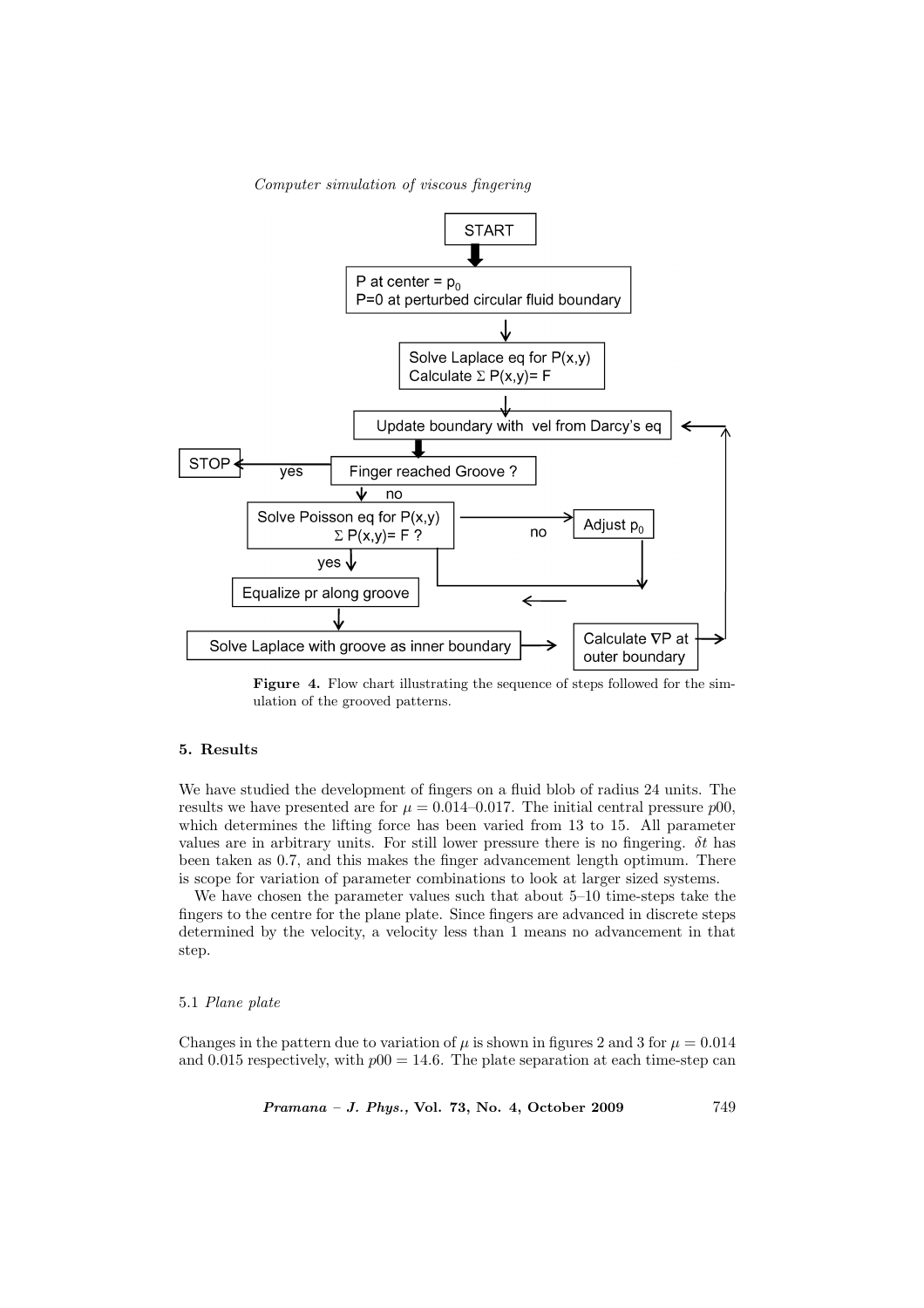Sujata Tarafdar et al



Figure 5. Simulated fingering pattern for a circular grooved plate. The pattern is developed in 5 time-steps, after that fingers touch the groove. See text for more details.

be calculated from the inverse of the area covered by the fluid, since the volume of fluid is constant. We find that the separation increases exponentially and some results are shown in figure 7.

Interestingly, the experimental results also show an exponential increase [16], though this is not predicted from theory [2]. Experimentally obtained plate separation, also calculated from the volume divided by area of contact of the fluid, as a function of time is shown in figure 8. The exponential fit is also shown.

Figure 9 shows the variation of the fluid area of contact, as a function of  $\mu$ . For smaller  $\mu$ , fingers penetrate more and the area of contact decreases strongly.

## 5.2 Grooved plate results

The groove diameter for the circular groove and the side for the square groove are chosen as 16 units. For smaller values, the effect of the groove is much less noticeable, and for larger values, it comes too close to the periphery.

In the present report, we stop the simulation as soon as the groove is reached, but the study can be extended to let secondary fingers proceed from the groove to the centre. Multiple grooves as shown in figure 1D can also be introduced in future. However, for the present simple case, results are already quite interesting. Salient features are discussed in the next section.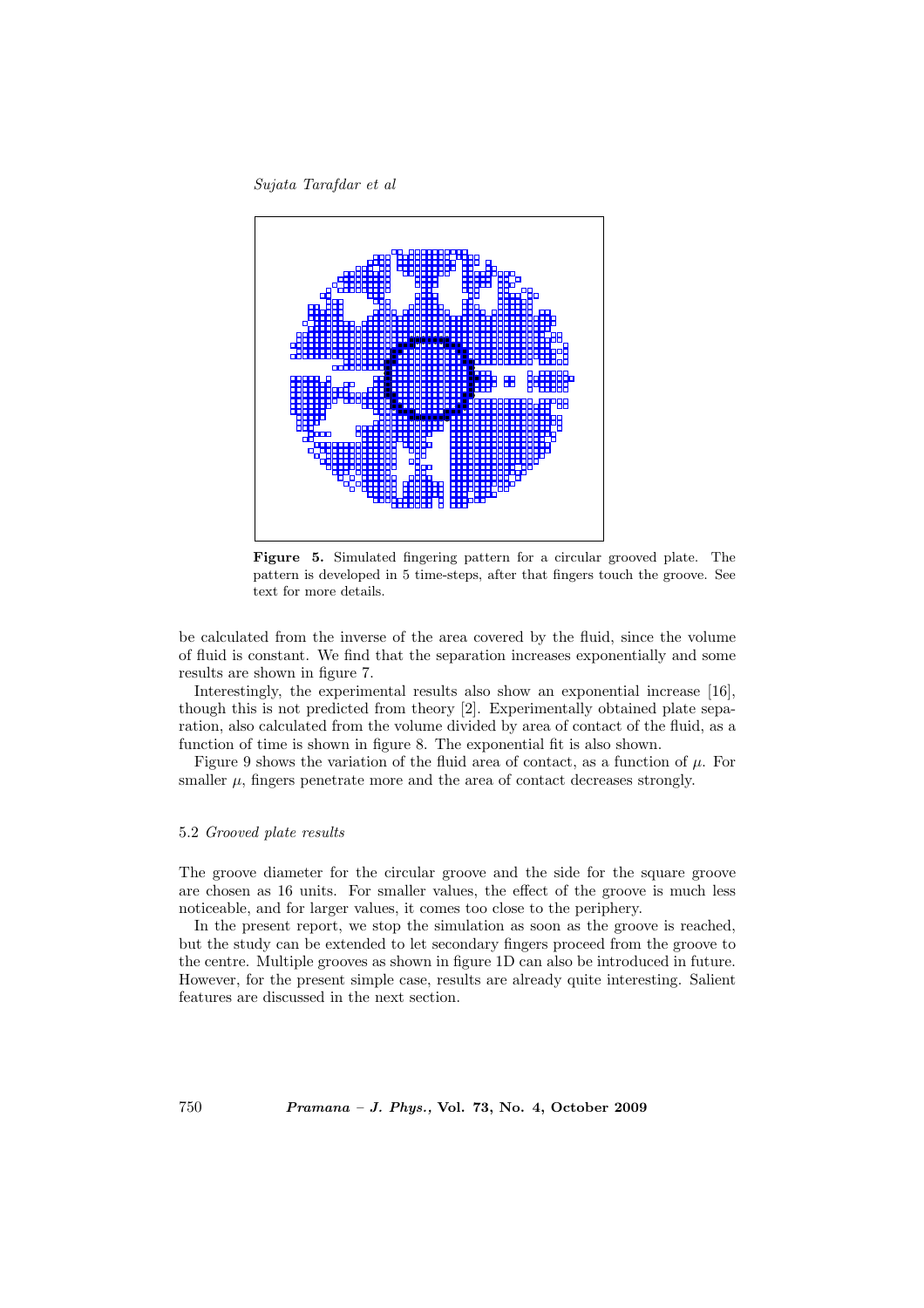Computer simulation of viscous fingering



Figure 6. Simulated fingering pattern for a square grooved plate. The pattern is developed in 5 time-steps, till fingers just touch the groove. See text for more details.



Figure 7. Simulated plate separation as a function of time for several lifting pressures are represented by the symbols, the lines are exponential fits. All quantities are in arbitrary units.

# 6. Discussion

At a glance figure 2 shows that the fingers formed look quite realistic, when compared with experimental results shown for the plane plates in figure 1. The initial broadening and later tapering nature of the fingers is reproduced, as is the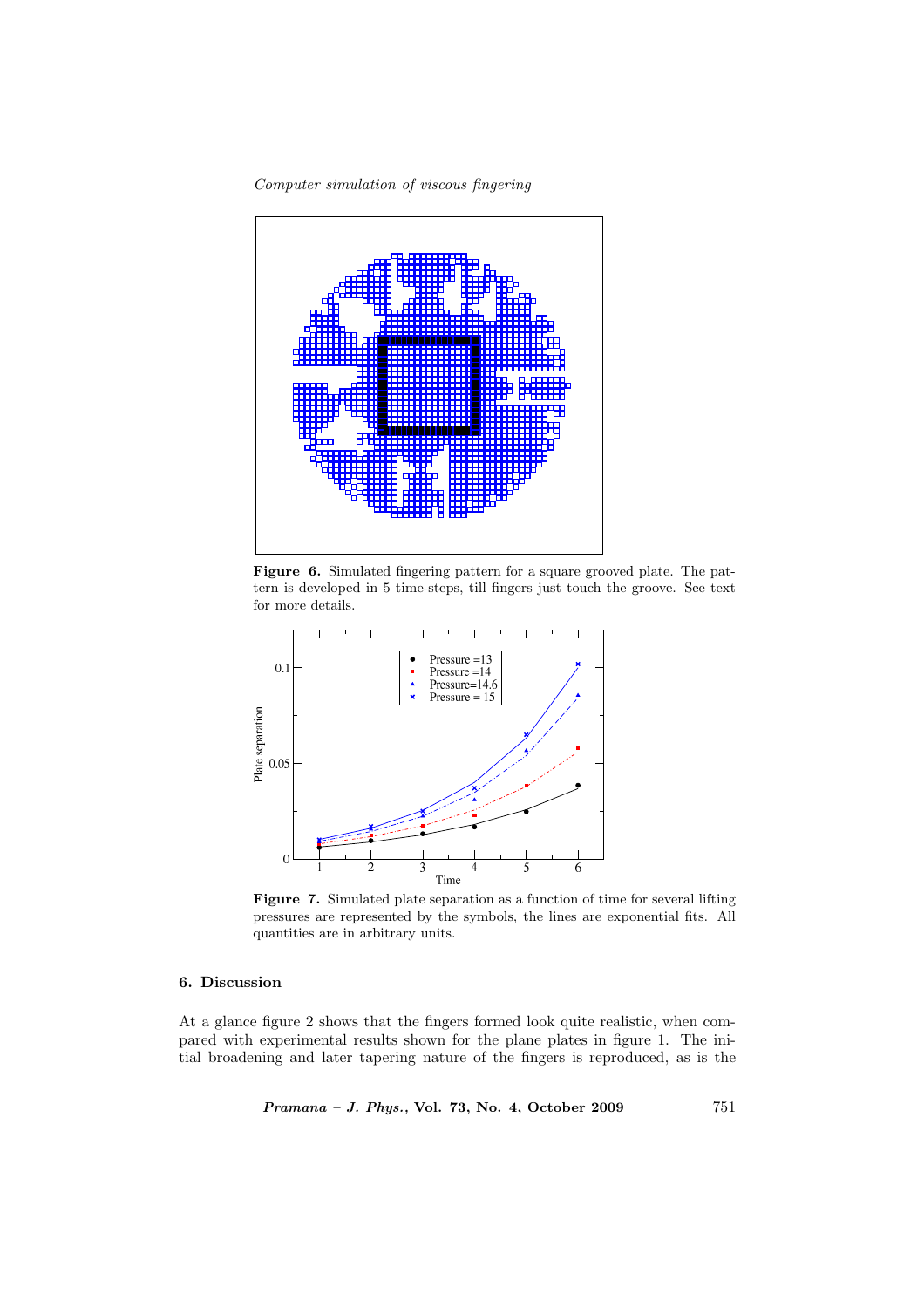Sujata Tarafdar et al



Figure 8. Experimental plate separation as a function of time is represented by the symbols, and the line is the exponential fit.



Figure 9. Simulated area of contact of fluid, as a function of time for varying viscosity is shown. All quantities are in arbitrary units.

suppression of several fingers due to screening. The imposition of the square geometry makes the finger boundaries somewhat artificially jagged at some places. Smoother contours may be obtained by taking larger systems with a finer mesh of points, thus requiring more computer memory. The simulation pattern looks more like the non-Newtonian fingering in this respect, though of course non-Newtonian nature has not been included in the theory.

On comparison with the simulated grooved patterns, figures 5 and 6, with A and B in figure 1, we see that the essential features introduced by the grooves are reproduced. The circular groove stabilizes pressure gradients and makes more fingers grow longer, compared to the plane plate patterns.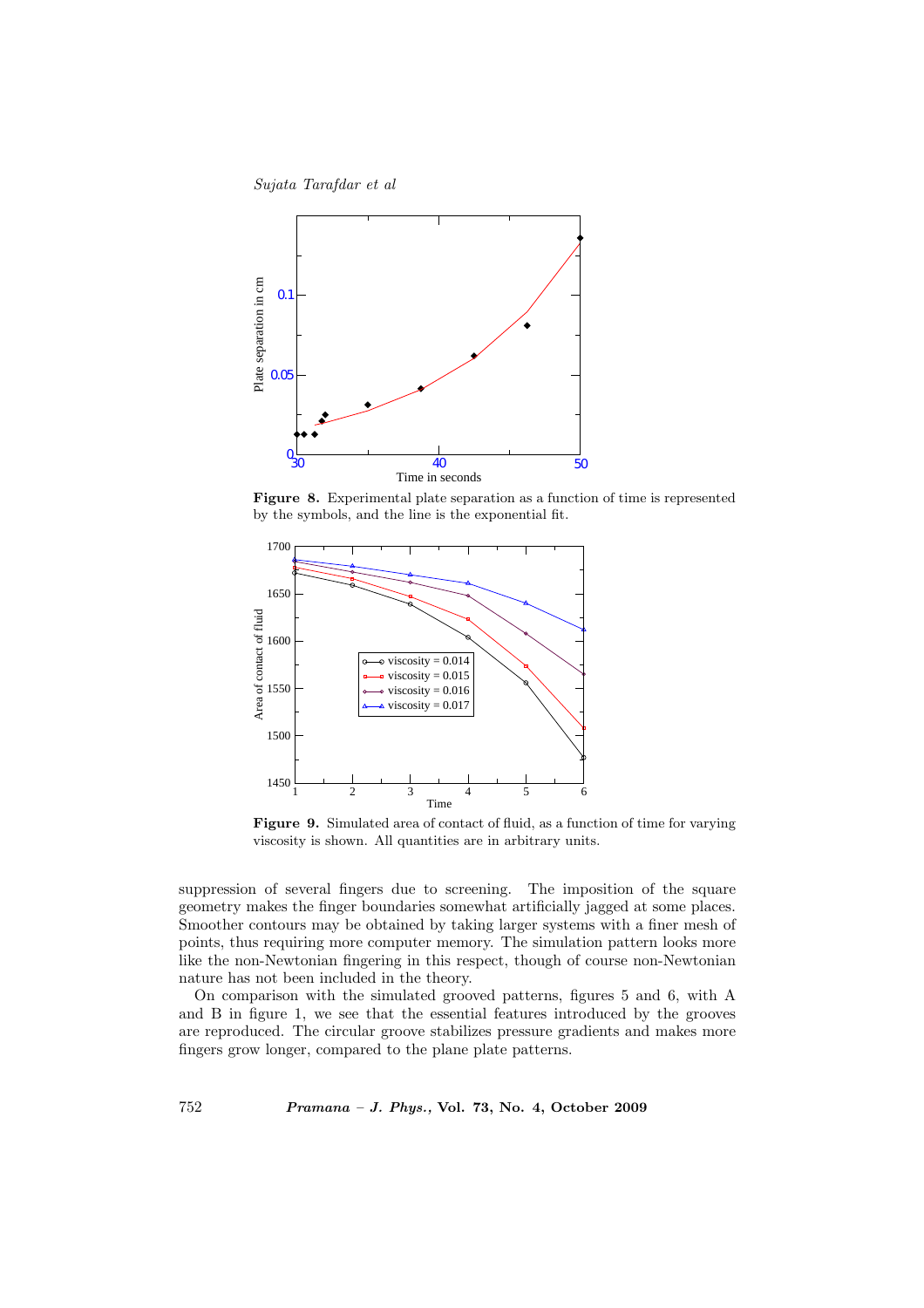

Figure 10. Simulated fingering pattern for a plane plate under the same conditions as for figures 5 and 6. The pattern developed in 5 time-steps shows much slower growth of fingers than for the grooved plates.

The difference between the square and circular grooved patterns is also noticeable. In figure 1, experiments show that with the circular groove, all fingers grow more or less equally, while with the square groove, the growth is favoured towards the corners. This is expected, since the pressure gradients are stronger here. Looking at figures 5 and 6, we see that this is exactly the case in the simulation too. The simulated patterns shown have same initial conditions and all other parameters are the same, to facilitate comparison. The time for growth is 5 time-steps. Another striking result is that with grooves, the rate of growth is somewhat enhanced. Figure 10 shows the situation after 5 time-steps for the plane plate, the fingers are much smaller here, compared to figures 5 and 6, also taken after 5 time-steps. This seems to bear out the report of faster growing fingers with grooves, in [14]. However, a comparison between simulation and experiment is rendered difficult by the fact that the extra fluid and larger depth at the grooves cannot be taken into account. The assumption that the same volume of fluid with and without grooves will produce an initial blob with the same radius cannot be true in reality.

To conclude, the complex viscous fingering process with grooved plates can be generated by a simple computer algorithm. It appears that the major effect of the grooves is manifested through a redistribution of pressure, rather than a local change of depth. Another effect is the change in speed of finger growth.

Viscous fingering with anisotropy has been simulated by [13], but that is for the normal HS with a network pattern. Fingering in LHSC with ferrofluids has also been simulated [17]. To our knowledge, this is the first attempt at simulating fingering with etched plates in the LHSC and the results are encouraging.